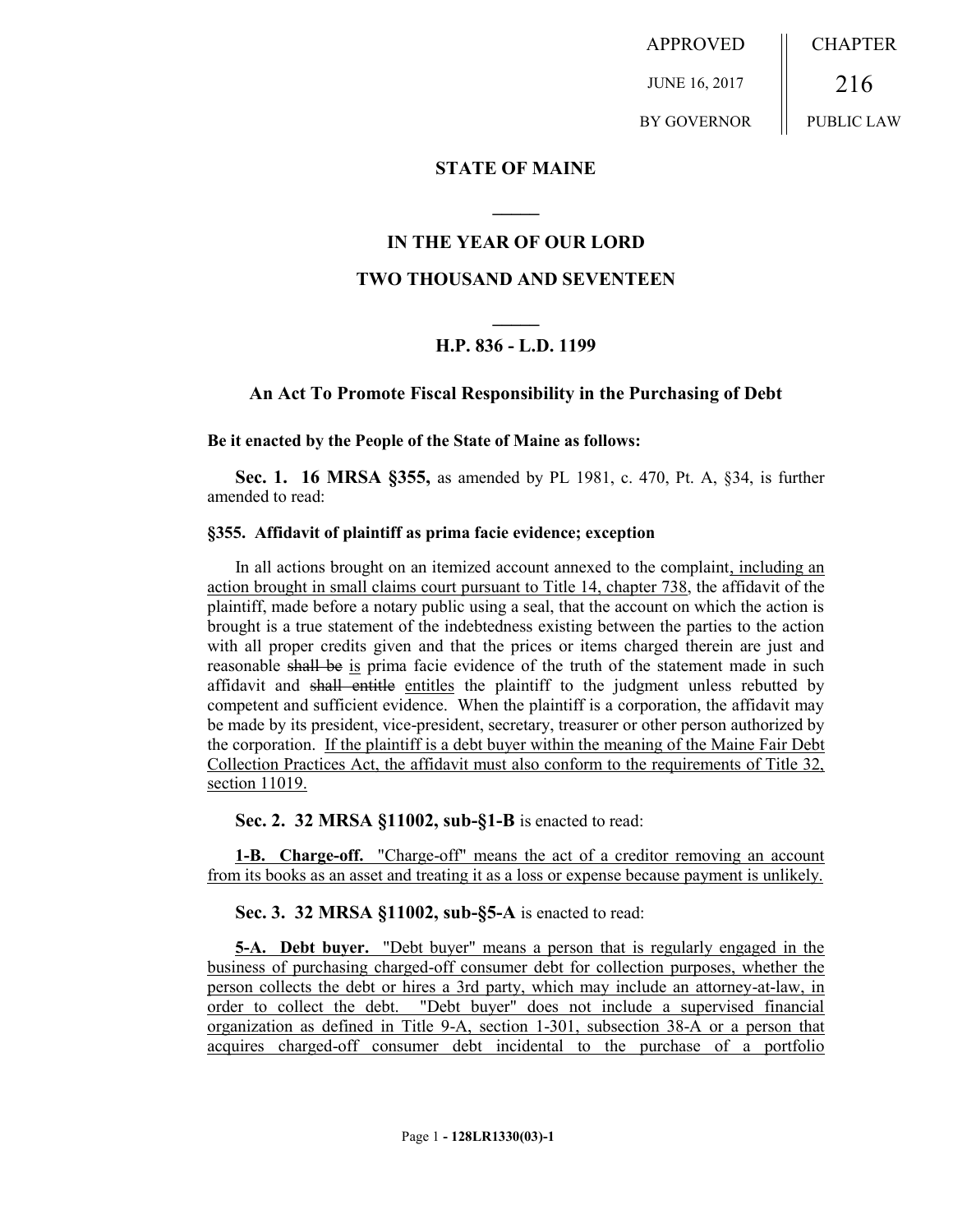predominantly consisting of consumer debt that has not been charged off. A debt buyer is considered a debt collector for all purposes under this chapter.

**Sec. 4. 32 MRSA §11002, sub-§8-C** is enacted to read:

**8-C. Resolved debt.** "Resolved debt" means a debt that has been paid, settled or discharged in bankruptcy.

**Sec. 5. 32 MRSA §11013, sub-§§9 and 10** are enacted to read:

**9. Required information.** A debt buyer may not collect or attempt to collect a debt unless the debt buyer possesses the following:

A. The name of the owner of the debt;

B. The original creditor's name at the time of the charge-off;

C. The original creditor's account number used to identify the debt at the time of the charge-off, if the original creditor used an account number to identify the debt at the time of charge-off;

D. The principal amount due at charge-off;

E. An itemization of interest and fees, if any, incurred after charge-off claimed to be owed and whether those were imposed by the original creditor or any subsequent owners of the debt;

F. If the debt is not from a revolving credit account, the date that the debt was incurred or the date of the last charge billed to the consumer's account for goods or services received. In the case of debt from a revolving credit account, the debt buyer must possess the date of the last extension of credit for the purchase of goods or services, for the lease of goods or as a loan of money;

G. The date and amount of the last payment, if applicable;

H. The names of all persons or entities that owned the debt after the time of the charge-off, if applicable, and the date of each sale or transfer;

I. Documentation establishing that the debt buyer is the owner of the specific debt at issue. If the debt was assigned more than once, the debt buyer must possess each assignment or other writing evidencing the transfer of ownership to establish an unbroken chain of ownership, beginning with the original creditor to the first debt buyer and each subsequent debt buyer; and

J. A copy of the contract, application or other documents evidencing the consumer's liability for the debt. If a signed writing evidencing the original debt does not exist, the debt buyer must possess a copy of a document provided to the consumer before charge-off demonstrating that the debt was incurred by the consumer or, for a revolving credit account, the most recent monthly statement recording the extension of credit for the purchase of goods or services, for the lease of goods or as a loan of money.

**10. Transfer of ownership of certain debts.** A debt buyer may not sell or otherwise transfer ownership of: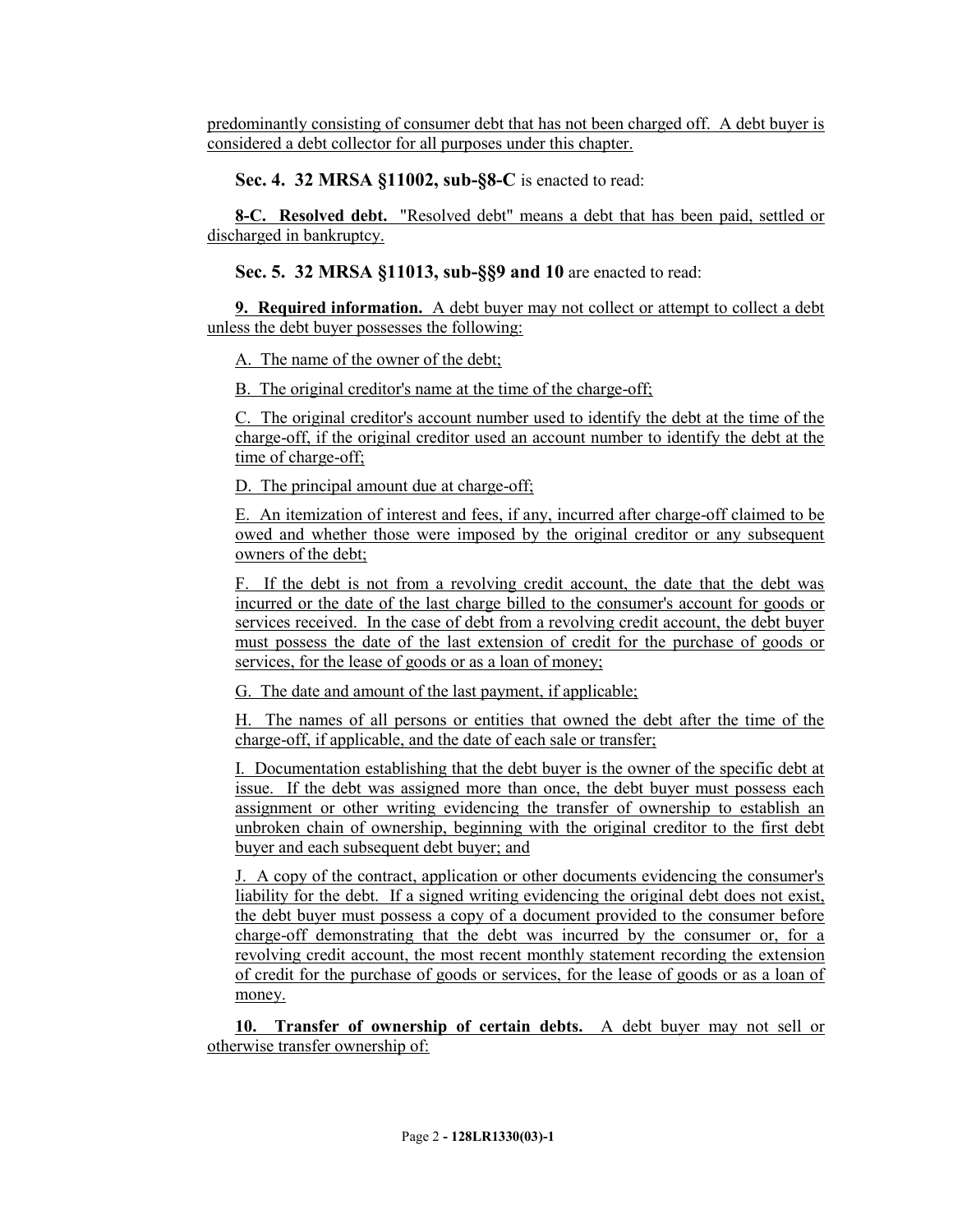A. A debt without the information and documentation required pursuant to subsection 9; or

B. A resolved debt, an interest in a resolved debt or any financial information relating to a resolved debt.

**Sec. 6. 32 MRSA §11019** is enacted to read:

# **§11019. Collection action by debt buyer**

**1. Complaint; required allegations.** A debt buyer may not initiate a collection action against a consumer, including an action brought in small claims court pursuant to Title 14, chapter 738, unless the debt buyer alleges all of the following information in the complaint:

A. The information described in section 11013, subsection 9, including that the debt buyer possesses the documentation described in section 11013, subsection 9;

B. The basis for any interest and fees described in section 11013, subsection 9;

C. The basis for the request for attorney's fees, if applicable;

D. That the debt buyer is the current owner of the debt; and

E. That the cause of action is filed within the applicable statute of limitations period.

**2. Debt collection complaint; attachments.** In a collection action initiated by a debt buyer, the debt buyer shall attach all of the following materials to the complaint:

A. A copy of the contract, application or other document evidencing the consumer's agreement to the debt. If a signed writing evidencing the original debt does not exist, the debt buyer shall attach a copy of a document provided to the consumer before charge-off demonstrating that the debt was incurred by the consumer or, for a revolving credit account, the most recent monthly statement recording the extension of credit for the purchase of goods or services, for the lease of goods or as a loan of money or the last payment or balance transfer; and

B. A copy of the bill of sale or other writing establishing that the debt buyer is the owner of the debt. If the debt was assigned more than once, the debt buyer shall attach each assignment or other writing evidencing the transfer of ownership to establish an unbroken chain of ownership, beginning with the original creditor to the first debt buyer and each subsequent debt buyer.

**3. Requirements for judgment.** Regardless of whether the consumer appears in the action, the court may not enter a judgment in favor of a debt buyer in a collection action against a consumer, including an action brought in small claims court pursuant to Title 14, chapter 738, unless the debt buyer files with the court:

A. A copy admissible under the Maine Rules of Evidence of the contract, application or other writing establishing the consumer's agreement to the debt and any contract interest or fees alleged to be owed. If a signed writing evidencing the original debt does not exist, the debt buyer must file a copy of a document provided to the consumer before charge-off demonstrating that the debt was incurred by the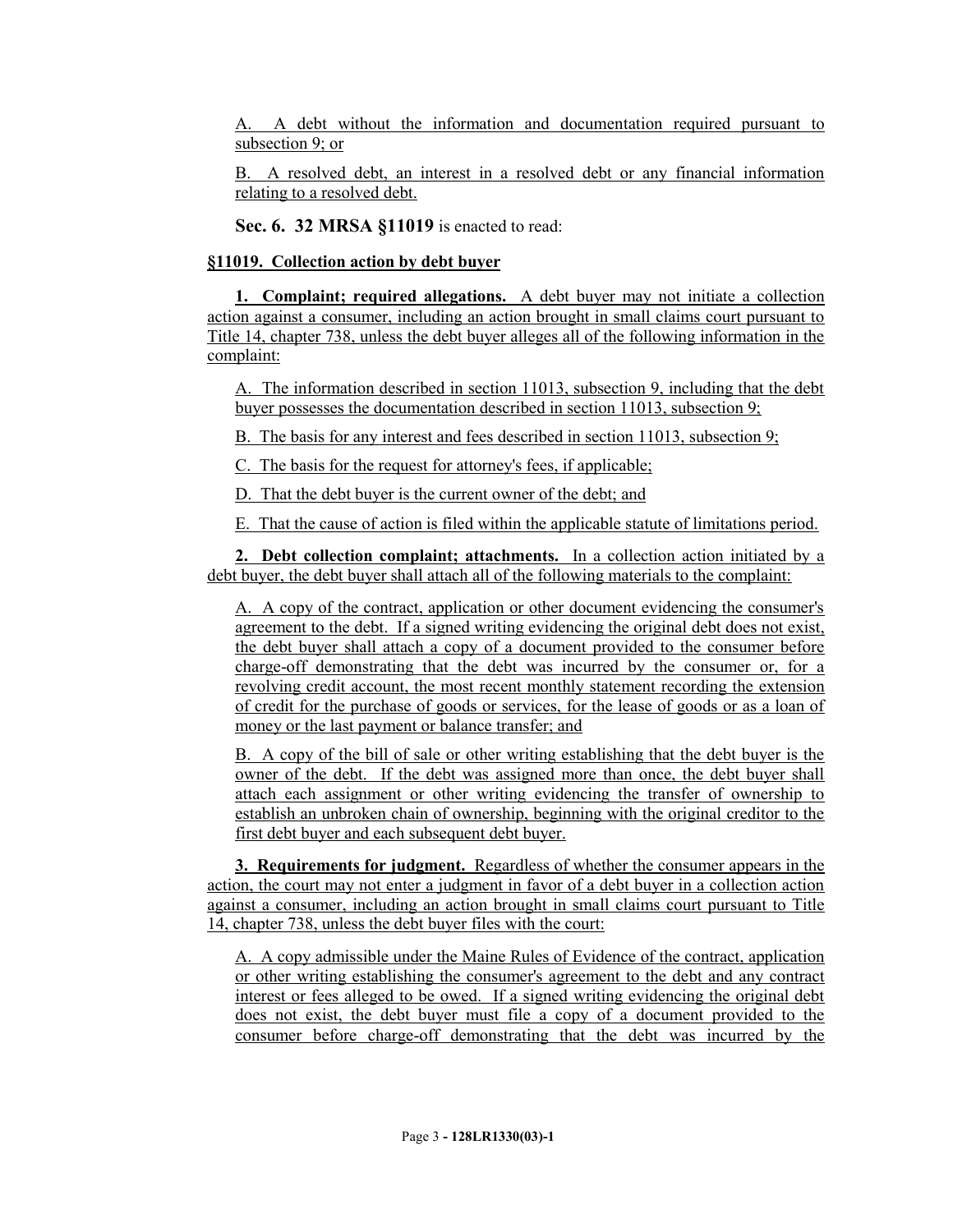consumer or, for a revolving credit account, the most recent monthly statement recording the extension of credit for the purchase of goods or services, for the lease of goods or as a loan of money or the last payment or balance transfer;

B. Business records or other evidence admissible under the Maine Rules of Evidence to establish the amount due at charge-off;

C. A copy admissible under the Maine Rules of Evidence of each bill of sale or other writing establishing transfer of ownership of the debt from the original creditor to the debt buyer. If the debt was assigned more than once, the debt buyer must file each assignment or other writing evidencing the transfer of ownership to establish an unbroken chain of ownership, beginning with the original creditor to the first debt buyer and each subsequent debt buyer; and

D. Notwithstanding any other law, if attorney's fees are sought under contract, a copy admissible under the Maine Rules of Evidence of the contract evidencing entitlement to attorney's fees.

**Sec. 7. 32 MRSA §11031, sub-§3, ¶A,** as enacted by PL 1985, c. 702, §2, is amended to read:

A. The superintendent may require such financial statements and references of all applicants for a license as he the superintendent deems necessary; and may make or cause to be made an independent investigation concerning the applicant's reputation, integrity, competence and net worth. The investigation may cover all managerial personnel employed by or associated with the applicant. If the applicant is a debt buyer, the superintendent shall require documentation that the debt buyer has conducted a criminal background check prior to employment on every officer or employee of the debt buyer who engages in the active collection of debt for the debt buyer or has access to consumer credit information.

**Sec. 8. 32 MRSA §11053,** as enacted by PL 1985, c. 702, §2, is amended to read:

# **§11053. Civil penalty**

The Except for a civil action against a debt buyer, the superintendent may, through the Attorney General, bring a civil action for a penalty not to exceed \$5,000 against any person who willfully violates this chapter. The superintendent may, through the Attorney General, bring a civil action for a penalty not to exceed \$10,000 against a debt buyer who willfully violates this chapter. No civil penalty pursuant to this section may be imposed for violations of this chapter occurring more than 2 years before the civil action is brought.

**Sec. 9. 32 MRSA §11054, sub-§1-A** is enacted to read:

**1-A. Failure to comply with this Act by a debt buyer.** Except as otherwise provided by this section, any debt buyer who fails to comply with any provisions of this Act with respect to any person is liable to that person in an amount equal to the sum of:

A. Any actual damage sustained by that person as a result of such failure;